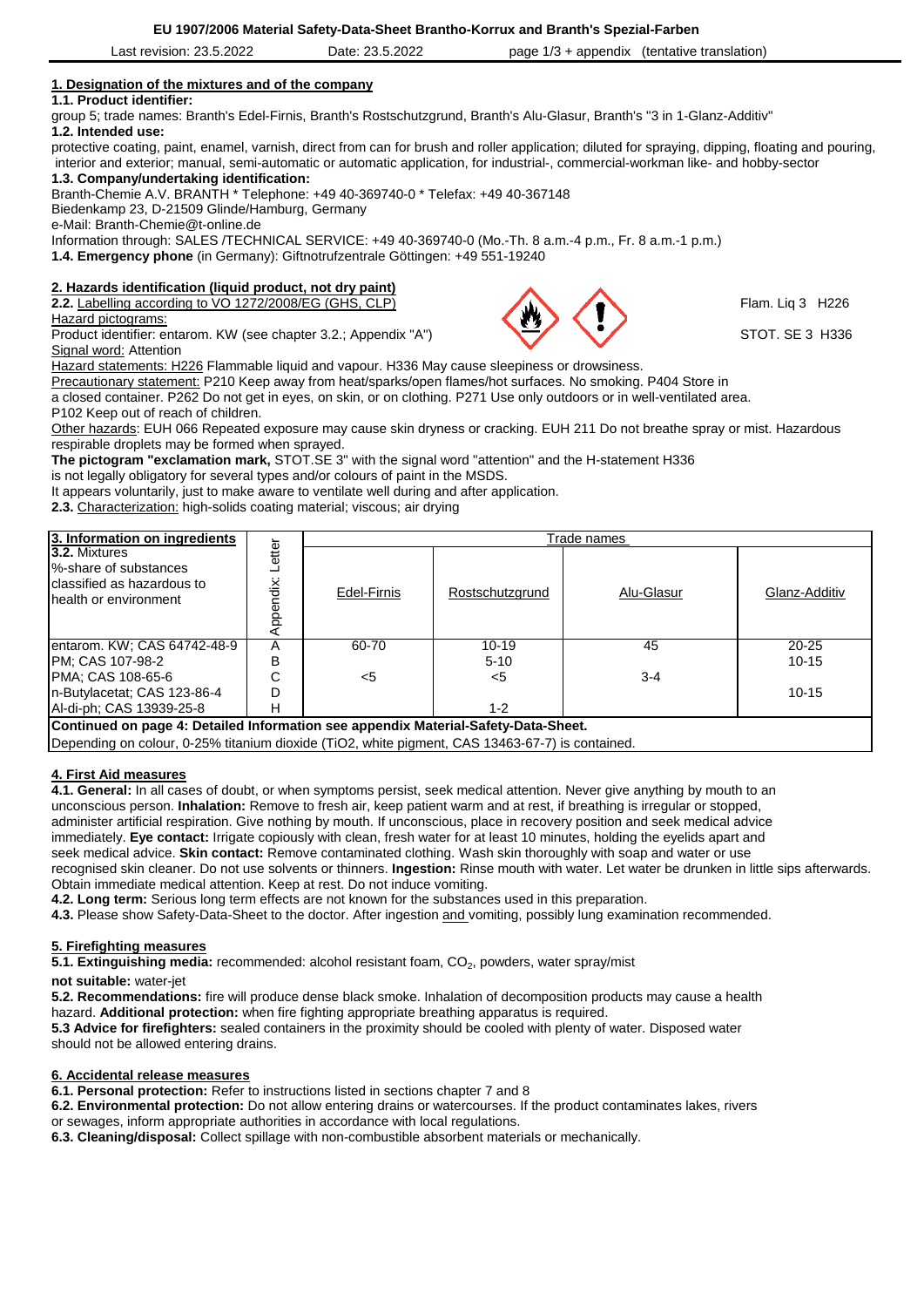**EU 1907/2006 Material Safety-Data-Sheet Brantho-Korrux and other Branth's 1K-paints/coatings**

| .2022<br>ממנ<br>ົ<br>$\overline{\phantom{a}}$<br>יי<br><i>(tentative)</i><br>translation.<br>net.<br>nage<br>appendix<br><b>revision</b><br>Jate<br>wzz<br>-dər<br> |  |
|---------------------------------------------------------------------------------------------------------------------------------------------------------------------|--|
|---------------------------------------------------------------------------------------------------------------------------------------------------------------------|--|

group 5; trade names: Branth's Edel-Firnis, Branth's Rostschutzgrund, Branth's Alu-Glasur, Branth's "3 in 1-Glanz-Additiv"

Branth-Chemie A.V. Branth - Biedenkamp 23 \* D-21509 Glinde/Hamburg, Germany

#### **7. Handling and storage Handling**

**7.1. Recommendations for safe handling:** Use only in areas from where naked lights and other ignition sources have been excluded. Electrical equipment should be protected to the appropriate standard.bPrevent the creation of flammable or explosive concentrations of vapour in air and avoid concentrations higher than the occupational exposure limits. Avoid skin and eye contact. Avoid inhalation of vapour and spray mist. Smoking, eating and drinking should be prohibited in application area. For personal protection: see section 8. Comply with the local health and safety laws at work. Do not empty using pressure.

### **7.2. Storage**

**Requirements for storerooms and containers:** Store in a cool place. Keep containers closed. Smoking prohibited. No access for unauthorised persons. Containers that are opened must be resealed carefully and kept upright to prevent leakage. **Combined storage:** Keep away from oxidising agents, strong alkaline and strong acid materials. **Additional storage requirements:** Store in original containers. Observe label precautions. Store in cool and dry areas. Away from sources of heat and direct sunlight. Keep away form sources of ignition.

Vapours are heavier than air and may spread along floors. Vapours may form explosive mixtures with air. **storage category:** UN test-fall-height for standard 5 ltr. cans: 1,2 m (in acc. with Appendix 4 to TRGS 510 (1/2013): Cl. 3)

## **8. Exposure controls / personal protection**

**8.1. Ingredients with occupational exposure limits:** see 3.2 (page 1) and appendix (page 4)

**8.2. Engineering measures:** Provide adequate ventilation. Where reasonably practical this should be achieved by the use of local exhaust ventilation and good general extraction. If not sufficient, use respiratory equipment (see below).

### **8.2.1**. **Personal protection equipment**

**Protective and hygiene measurements:** All parts of the body should be washed after contact. Smoking, eating and drinking is prohibited during working.

**Respiratory protection:** If exposed above the occupational exposure limits (o.e.l.) acc. 8.1 or when aerosols occur use appropriate certified respirators(e.g. A2P2 filter). Check application conditions and rules of the relevant association (rules for using respiratory equipment). During manual application outdoors (brush, roller) and single person application in large ventilated buildings the concentration is usually below the o.e.l. When spraying outdoors, respectively and single person application in a large, well ventilated building this is comparative; however, in these cases the possible risk of a fine aerosol should be considered when choosing the appropriate respirator (follow manufacturer's recommendations). An appropriate fresh air supply is required when applying these products in confined areas (vessels/tanks) or, in similar cases air-fed masks/respirators shall be used. At spray application the exposure due to aerosol depends on the spray-method; select respiratory protection according to manufacturer's recommendations and local situation. When ventilating please consider that solvent vapours are heavier than air.

## **Hand protection:**

Wear gloves that are suitable for chemicals according EN 374. The gloves shall be certified for suitability for the exposure regarding resistance, anti-static properties etc. Please follow the recommendations of the manufacturer of the gloves. Protective gloves shall be replaced immediately when damaged or at first signs of wear and tear. Application should be planned in a way that it is not necessary to wear protective gloves during an extended period of time. Suitable materials are: Nitrile-rubber; material strength: > 0,4 mm, penetration time: > 480 minutes. At longer exposure with liquid paint or thinner a higher material strength or gloves with a barrier layer shall be used. Follow manufacturer's recommendations. Repeated or prolonged contact with the preparation causes removal of natural fat from the skin resulting in non-allergic contact dermatitis and absorption through the skin, especially when paint-stained skin is repeatedly cleaned with aggressive cleaners/solvents. If the application conditions are impeding that gloves are not worn, it is recommended to use barrier creams before and after. Barrier creames help to protect the exposed areas of skin.

**Eye protection:** In cases of possible splashes wear protective glasses according EN 166.

**Skin protection:** During normal application with brush and roller extra skin protection is not required. If, due to application conditions or method, the risk of contact cannot be avoided, electrostatic conduction (protective) clothing (cotton) can be worn. Follow manufacturer's recommendations.

**8.2.2. Environmental Data:** The preparations are **not** subject to "GHS09 aquatic hazard " labelling-requirements. Other data concerning particular ingrediants can be seen seen in point 3 ( page 1) and appendix (page 4).

### **9. Physical and chemical properties**

| <b>Trade names</b>                       | Edel-Firnis                                                                                                                                     | Rostschutzgrund   | Alu-Glasur        | Glanz-Additiv                                            |  |
|------------------------------------------|-------------------------------------------------------------------------------------------------------------------------------------------------|-------------------|-------------------|----------------------------------------------------------|--|
| 9.1. physical state                      | liquid                                                                                                                                          | liquid - viscous  | liquid            | liquid                                                   |  |
| colour                                   | opac                                                                                                                                            | diverse           | silver            | yellowish                                                |  |
| Smell                                    | mild                                                                                                                                            | aromatic-mild     | aromatic          | aromatic-mild                                            |  |
| change of state                          |                                                                                                                                                 |                   |                   | thickening due to evaporation of solvents in opened cans |  |
| Flash point (DIN 53213)                  | $27^{\circ}$ C                                                                                                                                  | $26^{\circ}$ C    | $27^{\circ}$ C    | appr. $25^{\circ}$ C                                     |  |
| Ignition temperature (DIN 51794)         |                                                                                                                                                 | $> 200^{\circ}$ C | $> 240^{\circ}$ C |                                                          |  |
| Fire supporting properties/Auto ignition | no/no                                                                                                                                           |                   |                   |                                                          |  |
| <b>Explosion hazard due to</b>           | evaporation                                                                                                                                     |                   |                   |                                                          |  |
| Explosion limits (Vol.%): lower/higher   | LEL 0,5% vol., HEL 11% vol./ lead compound (arom. free hydrocarbons); LEL 0,6 % vol.(=35g/m <sup>3</sup> ), HEL 6% vol.(=350 g/m <sup>3</sup> ) |                   |                   |                                                          |  |
| Vapour pressure at 20° C                 | $5-15h$ Pa                                                                                                                                      |                   |                   |                                                          |  |
| Density at 20° C (depends on colour)     | appr. 0,85                                                                                                                                      | $1,3-1,5$         | appr. 0,95        | appr. 0,96                                               |  |
| Solubility in water at 20° C             | < 1                                                                                                                                             | < 10              | 1 >               | partially soluble                                        |  |
| Viscosity in sec. at 20° C 4 mm          | appr. 20                                                                                                                                        | >100              | appr. 20          | appr. 70                                                 |  |
| (DIN 53211) resp. 6 mm (ISO 2431)        |                                                                                                                                                 |                   |                   |                                                          |  |
| Solvent content (% by weight)            | 68                                                                                                                                              | 30-40             | 50                | appr. 53                                                 |  |
| 9.2. Solvent separation test ADR/RID     | $< 1\%$                                                                                                                                         |                   |                   |                                                          |  |
| Solids content/ph value                  | $32/-$                                                                                                                                          | $60 - 70/$        | $50/-$            | appr- $47$                                               |  |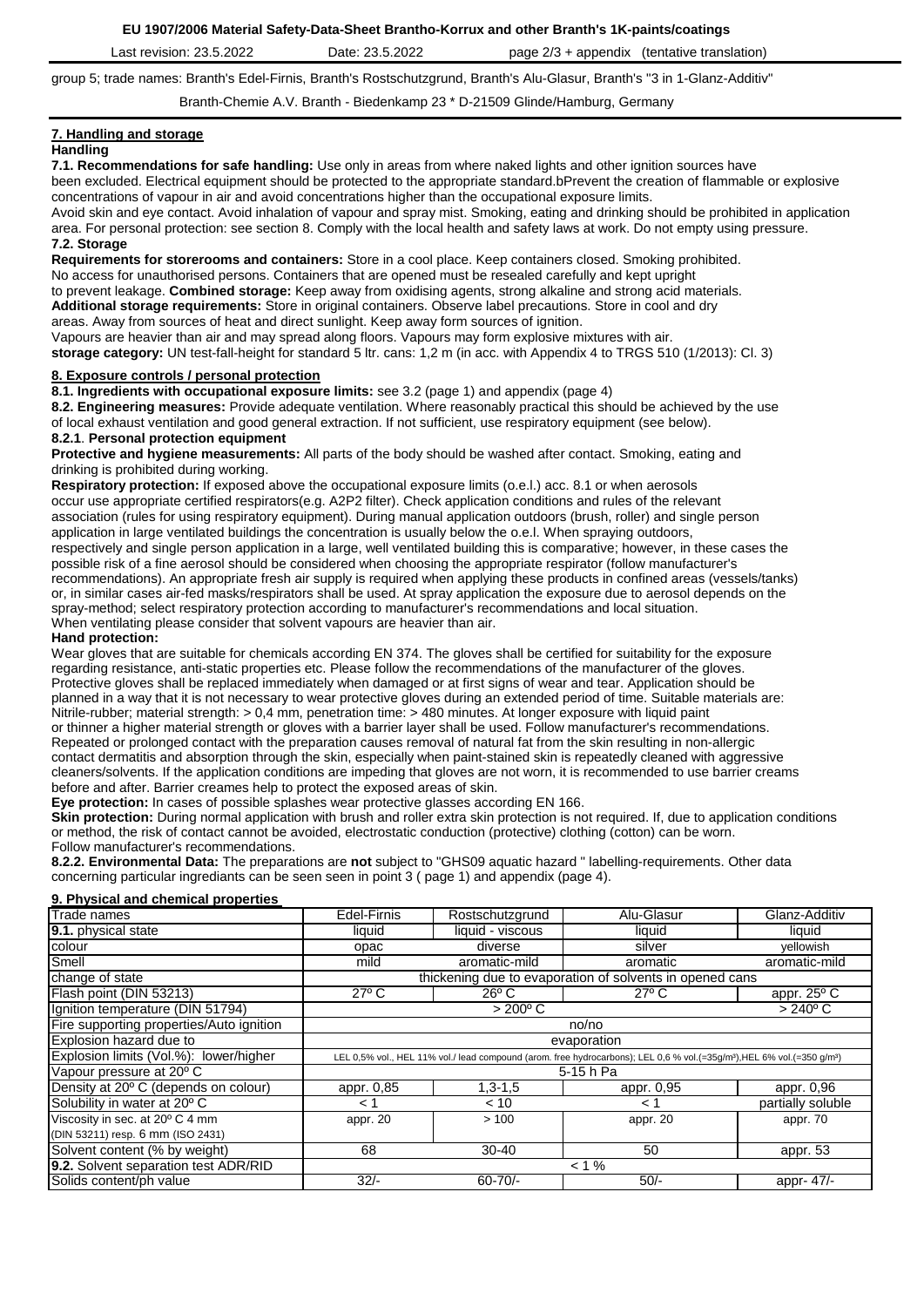### **EU 1907/2006 Material Safety-Data-Sheet Brantho-Korrux and other Branth's 1K-paints/coatings**

Last revision: 23.5.2022 Date: 23.5.2022 page 3/3 + appendix (tentative translation)

group 5; trade names: Branth's Edel-Firnis, Branth's Rostschutzgrund, Branth's Alu-Glasur, Branth's "3 in 1-Glanz-Additiv"

## Branth-Chemie A.V. Branth - Biedenkamp 23 \* D-21509 Glinde/Hamburg, Germany

## **10. Stability and reactivity**

**10.1. Reactivity:** see chapter 10.5.

**10.2. Chemical stability:** No hazardous reaction when handled and stored according to provisions.

**10.3. Possibility of hazardous reactions:** see chapter 10.2. and 10.5.

**10.4. Conditions to avoid:** see chapter 10.5.

**10.5. Incompatible materials:** Keep away from oxidising agents, strong alkaline and strong acid materials in order to avoid exothermic reactions.

**10.6. Hazardous decomposing products:** exposure to high temperatures may cause hazardous decomposition products such as carbon monoxide and dioxide, smoke, oxides of nitrogen.

## **11. Toxicological information: see chapter 3. (page 1) and appendix (page 4)**

**11.1.** see chapter 2 for the mixture; see chapter 3 and appendix for composition of substances

**11.2. General:** There are no data available on the preparation itself; however the preparation is assessed according conventional method of the Dangerous Preparations Directive 1999/45/EC and classified for toxicological hazards accordingly.

Liquid splashed in the eyes may cause irritation and reversible damage. Generally the

combination of solvent vapours and alcohol consumption in considered health endangering. Exposure to solvent vapours above the stated o.e.l. may lead to adverse health effects such as: irritation of the mucous membranes and respiratory organs, headache, dizziness, fatigue and adverse effects with long-term exposure to the kidneys and liver, central nervous system and, in extreme cases, loss of consciousness. **The preparations contain:** binders/resins (natural and systhetic-modified), organic and/or inorganic pigments (e.g. titanium dioxide, talcum, iron oxide) aromatic-free solvents (see 8.2.), lead-, zinc- and chromate free anti corrosive pigments, additives (< 1 %). Substances may cause allergic reactions. Upon request (e.g. in case of allergic suspicion) the preparation may be manufactured without the raw-material in question) as custom coating. When covering large areas with solvent containing coatings in confined spaces (buildings) it is recommended to properly ventilate during and after application. Also during the following days regular ventilation is recommended.

### **12. Ecological information**

**12.1.-12.6.** see chapter 3 and appendix for composition of substances

**12.7.** There are no data available on the preparation itself. The product is not allowed to enter drains or watercourses.

## **13. Disposal considerations**

**13.1.1. Product:** Waste material should be disposed of (see local directions).

Note regulations of law, waste identification number: 080111 or 080112.

For all products listed here, completely dried waste paint (including brushes, rollers, filler mats etc.) are no harzardous waste.

**13.1.2. Containers:** Empty containers entirely with a brush, do not wash. Fully emptied, dry containers can easily be recycled.

Containers not properly emptied are special waste (waste identification number: 150110).

# **13.1.3.** Do not dispose of in wastewater.

**13.1.4.** Product should be used completely. Original-closed cans can be returned within the tenability date on the cans.

## **14. Transport information**

**14.1** UN number: 1263; **14.2.** UN proper shipping name: paint; **14.3.** Transport hazard class: 3; **14.4.** Packing group III;

**14.5.** not subject to hazardous classification, no marine pollutant; **14.6.** Special precautions for user; not known; **14.7.** no transport in bulk.

### **Additional transport information:**

## **land transpor**t **in accordance with ADR/RID:**

Rostschutzgrund, Glanz-Additiv: viscous product in registered packaging up to 450 ltr.. Not subject to hazardous classification (ADR 2.2.3.1.5.) Edel-Firnis, Alu-Glasur: standard packaging (0,75 ltr., 5 ltr. cans) in a carton: composite packaging, not notable in the transport document IMO-declaration required: "LQ" (limited quantity); larger packages: subject to hazardous goods Cl 3/III/UN 1263-paint; tunnel restriction code: E

### **transport by sea in accordance with IMDG:**

Rostschutzgrund, Glanz-Additiv: Not subject to hazardous classification; IMO-declaration required "viscous product see 2.3.2.5", packaging < 450 ltr.

Edel-Firnis, Alu-Glasur: standard packaging (0,75 ltr., 5 ltr. cans) in a carton: IMO-declaration required: "LQ" (limited quantity); larger packages: UN 1263 (paint, flamable), Cl 3/III, warning symbol 30, EMS 3-05, ;FAG FE, marine pollutant: no

### **transport by air in accordance with ICAO-TI und IATA-DGR:**

Hazardous good (oaint 1263), 5 ltr.- cans with transport authorisation, no air-transport organised through manufacturer

### **15. Regulatory information**

**15.1. Safety, health and environmental regulations/legislation specific for the substance or mixture**

| Trade name                         | Edel-Firnis     | Rostschutzarund       | Alu-Glasur        | Glanz-Additiv    |  |
|------------------------------------|-----------------|-----------------------|-------------------|------------------|--|
| TA-Luft (Gew. %): KI. I / II / III | 0/4/64          | $0/0/34 - 40$         | $0/0$ /<50        | 0/0/53           |  |
| Water polluting danger             |                 |                       | = small potential |                  |  |
| VbF-label/class                    | no/All          | no/no                 | no/All            | no/no            |  |
| VOC-value (g/l)                    | < 580           | < 480                 | < 460             | < 500            |  |
| Product code by GISBAU             | M-GP02 (M-KH02) | <b>BS 40 (M-GP02)</b> | <b>BS 50</b>      | similar to BS 40 |  |
|                                    |                 |                       |                   | (M-GF02, M-LL01) |  |

**15.2.** No Chemical Safety Assessment has been carried out for this mixture.

### **16. Other information**

**I. Indication of changes:** MSDS-changes that respresent a worsening/deterioration due to a change in our product composition are highlighted by vertical marks in the margin. Changes due to (once again) changed laws and regulations, editorial changes or facilitations/improvements are not marked.

**II. Abbreviations and acronyms:** You can require a list of all used abbreviations and acronyms separately in German language. **III. Important final informations:** The information of this MSDS is based on the present state of our knowledge and on current EEC laws. Users working conditions are beyond our knowledge and control. The product is developed to meet the highest environmental standards, it should not to be used for other purposes than those specified under chapter one. It is always the responsibility of the user to take all necessary steps in order to fulfil the demands laid down in the local rules and legislation. The information herein is meant as a description of the safety requirements of our product: it is not to be considered as a guarantee of the products properties. The appendix ist part of the MSDS.